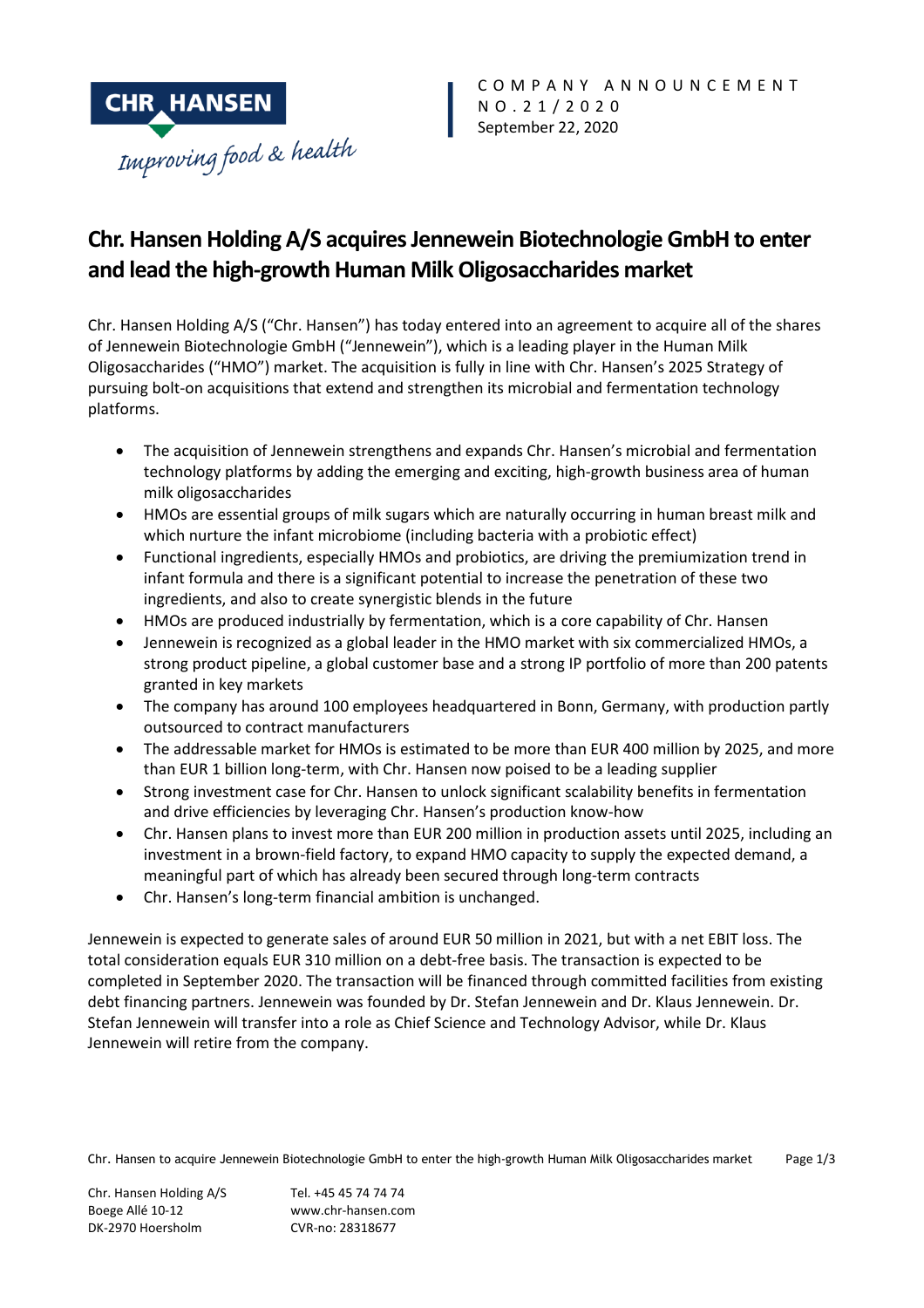Human Milk Oligosaccharides are essential groups of milk sugars found only in human breast milk and are essential to developing a healthy digestive system in infants. HMOs are synergistic with probiotics and help to create and strengthen a well-balanced microbiota, support the development of a strong immune function and protect infants from infections. HMOs are approved as an ingredient for infant formula in North America, Europe, parts of Latin America and Asia with approvals pending in key markets such as China, India, Brazil and Argentina.

Mauricio Graber, CEO of Chr. Hansen, said: *"I am truly excited that we have reached an agreement to acquire Jennewein. The fast-growing HMO market is a new space that we have been following with strong interest for some years. In truth, we are making a long-term investment and commitment to HMOs, which I am convinced will bring long-term value creation to our shareholders. Given the addressable market and the expected growth rates, this is now our 5th strategic lighthouse and will be accretive to our organic growth beyond 2020/21. HMOs also fit perfectly with our purpose, 'Growing a better world. Naturally', as these are some of nature's most intricate nutritional components for the most precious and vulnerable – newborn infants and young children. For us, Jennewein is a strong fit to our microbial portfolio, as its fermentation platform is also scalable and offers good long-term margin potential as volumes increase. Jennewein is a leader in the HMO industry with a superior product offering and IP portfolio, and we believe the company holds a leading position in this relatively new and very exciting market. Jennewein's products will have strong functional synergies with our probiotic bacteria, such as LGG® and BB-12® and combining the companies will create an even stronger competitive advantage. Furthermore, we believe that the very talented employees of Jennewein will be a strong cultural fit to Chr. Hansen."*

Dr. Stefan Jennewein, Founder and CEO of Jennewein, said: *"Today, we are starting a new chapter in the pre- and synbiotic market by combining the strengths of Chr. Hansen and Jennewein Biotechnologie. 15 years ago, Jennewein started with the ambition to make human milk oligosaccharides available for all infants. Today, HMOs have become a must-have for all premium infant formula. Whereas initially we were very much intrigued by the anti-infective effects of HMOs, in particular against human pathogenic viruses, today it is clear that even more beneficial effects can be expected from the combination of HMOs with probiotics. Thus, Chr. Hansen is the perfect match for Jennewein to bring the HMO story to the next level."*

# **Financial implications and outlook**

Chr. Hansen's financial outlook for 2019/20 is unaffected, and the long-term financial ambition also remains unchanged. The HMO business will be part of the Health & Nutrition area and will operate as a separate, full value chain with strong support from Chr. Hansen. The HMO business is expected to be EBIT margin dilutive to the Chr. Hansen Group through the strategic period until scale in the business is realized. However, beyond 2024/25 the EBIT margin potential is expected to be similar to the existing Chr. Hansen business.

# **Conference call**

Chr. Hansen will host a conference call on September 22, 2020 at 13:00 CEST. The conference call will take 30 minutes and can be accessed via [www.chr-hansen.com/investors.](http://www.chr%E2%80%90hansen.com/investors)

Chr. Hansen to acquire Jennewein Biotechnologie GmbH to enter the high-growth Human Milk Oligosaccharides market Page 2/3

Chr. Hansen Holding A/S Tel. +45 45 74 74 74 Boege Allé 10-12 www.chr-hansen.com DK-2970 Hoersholm CVR-no: 28318677